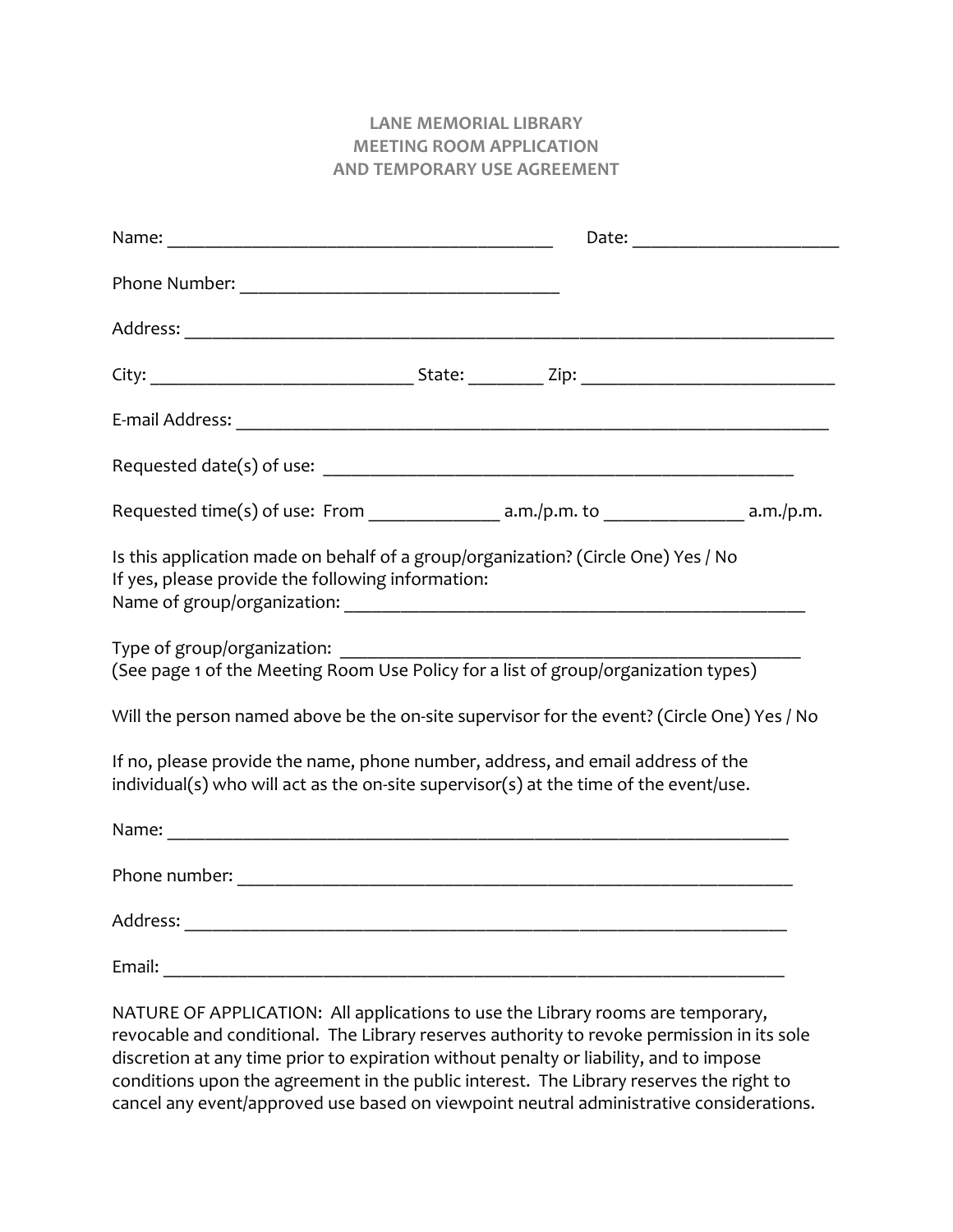INDEMNIFICATION AND HOLD HARMLESS: The approved applicant (hereinafter "User") hereby agrees to protect, indemnify, save, defend and hold harmless the Lane Memorial Library and the Town of Hampton, including its officials, agents, employees, and volunteers ("Indemnified Parties") from and against any and all liabilities, obligations, claims, damages, penalties, causes of action, costs, interest and expenses, including but not limited to attorney's fees, which the Indemnified Parties may become obligated or suffer by reason of any accident, bodily injury, death of person, property damage and/or loss, and/or personal injury (libel, slander, etc.), arising out of the User's acts or omissions in the use of the meeting room and/or quiet study room, whether or not such injury, death, and/or damage is caused in part by any action or failure to act, negligence, breach of contract, or other misconduct on the part of the Indemnified Parties.

ASSIGNMENT: This Agreement is not assignable to any other person or entity.

RIGHT OF ENTRY AND TERMINATION: The Library, its officers, trustees, agents and employees shall have the right to enter the meeting rooms at all times during the event/use to confirm User's conformance to this Agreement. If the Library determines, in its sole judgment, that it would like to terminate the agreement for any lawful reason, it shall have the right to immediately terminate this Agreement at any time without penalty or liability. The User, its guests, attendees and vendors shall cease the event/use and exit the property in an orderly manner.

CONFORMANCE WITH LAW AND RULES: User agrees that it will abide by and conduct its affairs in accordance with this Agreement and all Library policies, laws, rules, regulations, and ordinances.

MODIFICATION/AMENDMENT/MERGER: This Agreement constitutes the entire merged Agreement between the parties. To expressly modify this Agreement, any modification, amendment or supplementary provisions must be in the form of writing signed by the parties.

SEVERABILITY: If a Court determines that any provision of this Agreement is unlawful or unenforceable, such provision shall be stricken and the remainder of the Agreement shall be enforceable. A Court may reasonably reform any stricken provision in order to effectuate the parties' intent.

CHOICE OF LAW/FORUM: This Agreement shall be construed under New Hampshire substantive law without regard to any rules governing choice of law. Any court action regarding this Agreement must be filed and litigated in the New Hampshire Superior Court in Rockingham County, New Hampshire.